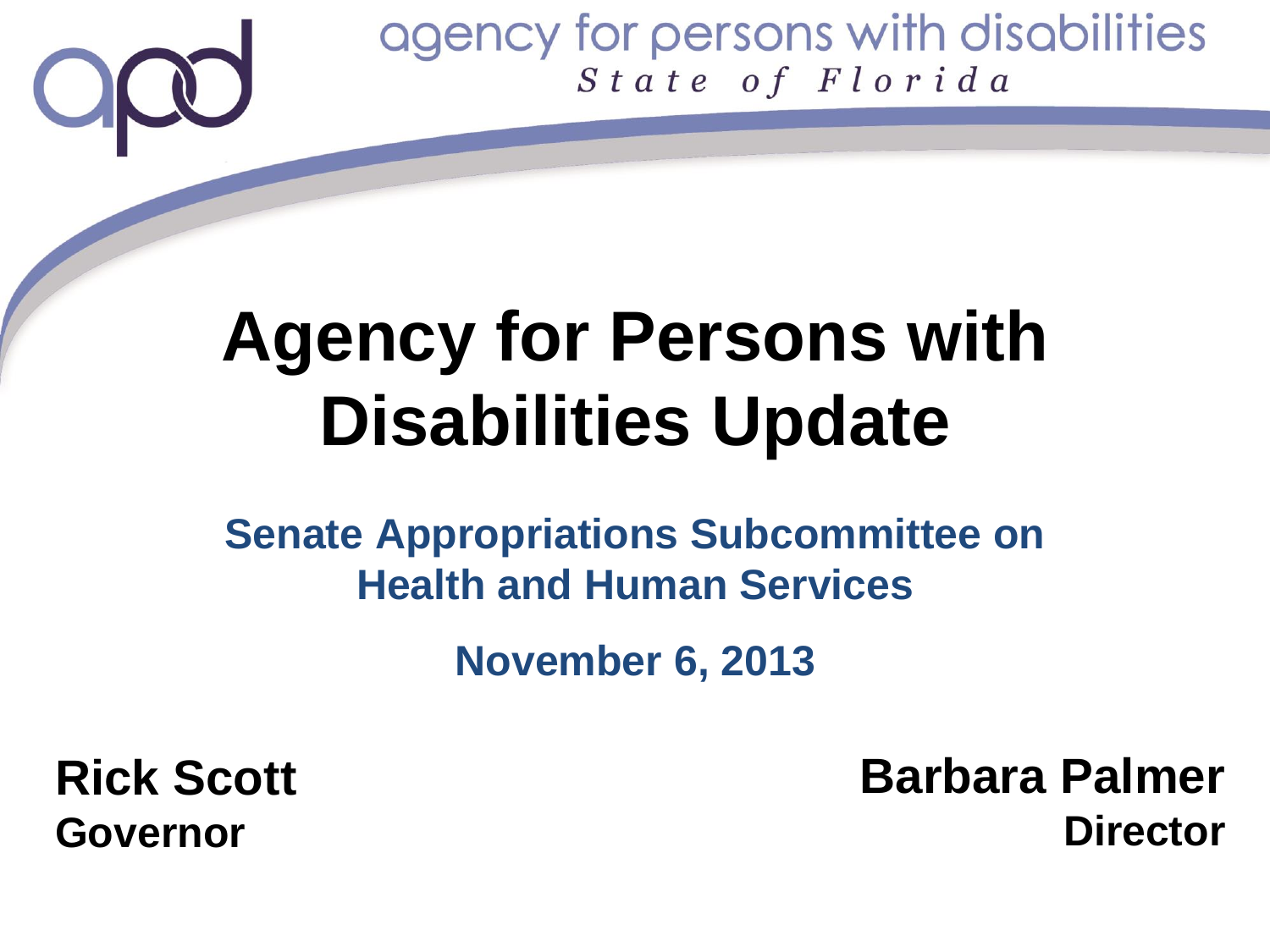# FY 13-14 Budget Reduces Waiting List

- Increase of \$15 million in General Revenue, \$21.3 million in Trust Funds, **\$36.3 million total funds** – provided during the 2013 Regular Session
- Phase 1 offered 757 individuals waiver enrollment
- Phase 2 to come and possibly a  $3<sup>rd</sup>$  Each individuals' allocation must be annualized to ensure no overspending
- Criteria for determining transition from waiting list to waiver:
	- Directed by SB 1502, Section 9, 2013 Regular Session
	- Individuals in crisis (category 1)
	- Children in the Child Welfare System awaiting adoption (category 2)
	- **Waitlist Prioritization Tool, dated March 15, 2013, used to determine individuals in category 3 and 4 (primary group of current enrollment)**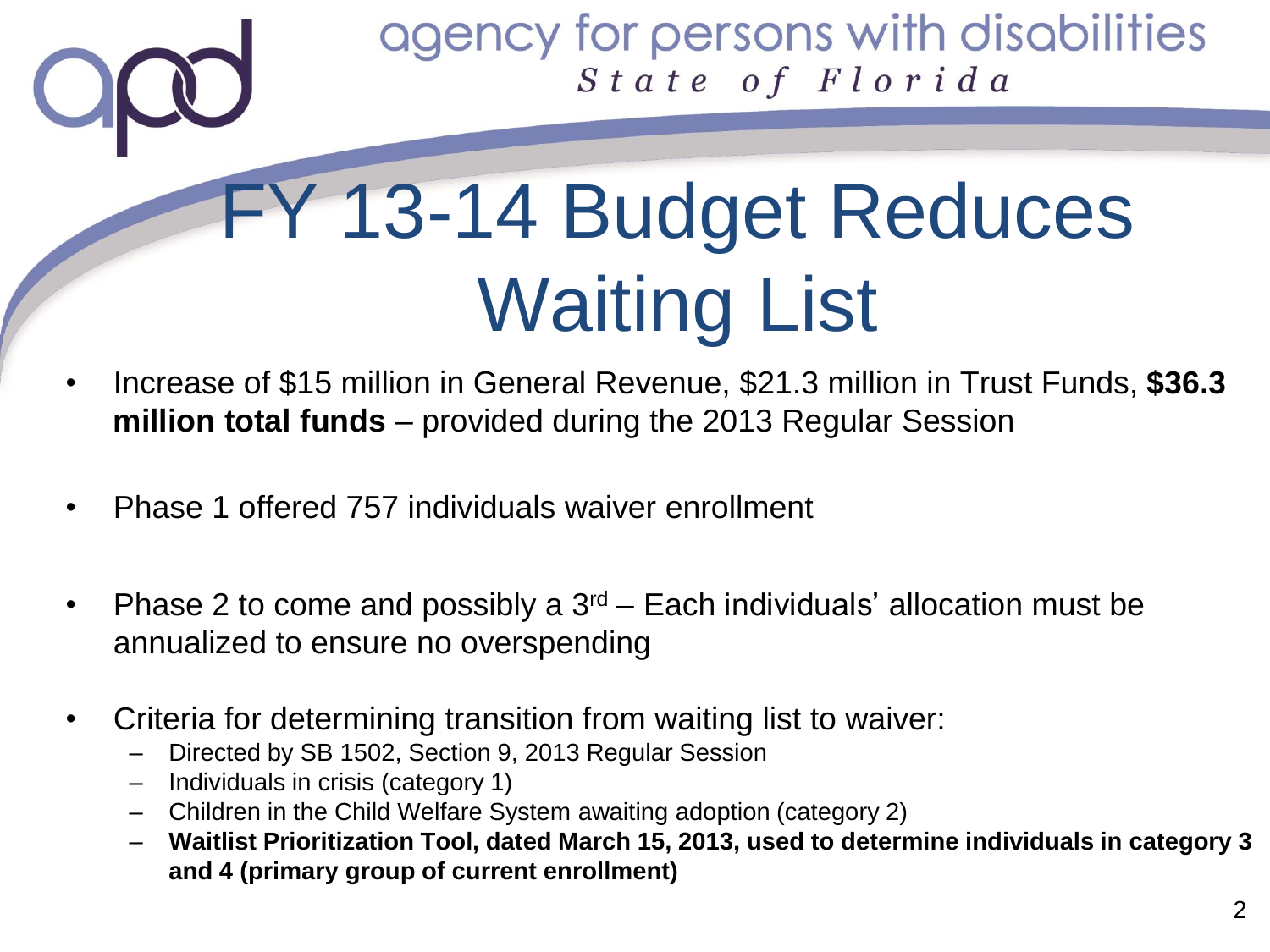### Phase 1 Enrollment Data

 $\bigcirc$ 

| <b>Waitlist Enrollment as of October 28, 2013</b>   |        |            |
|-----------------------------------------------------|--------|------------|
|                                                     | Number | Percent    |
| Number of Initial Enrollment Offers Made            | 757    |            |
| <b>Number of Declined Offers</b>                    | 61     |            |
| Number of Current Enrollment Offers                 | 696    | 100%       |
| Number Enrolled in Waiver                           | 654    | 94%        |
| <b>Number Pending Enrollment</b>                    | 42     | 6%         |
| Fiscal Year 2013-14 iBudget Amount                  |        | 9,796,967  |
| Current Annualized iBudget Amount (does not include |        |            |
| pending enrollment)                                 |        | 10,209,313 |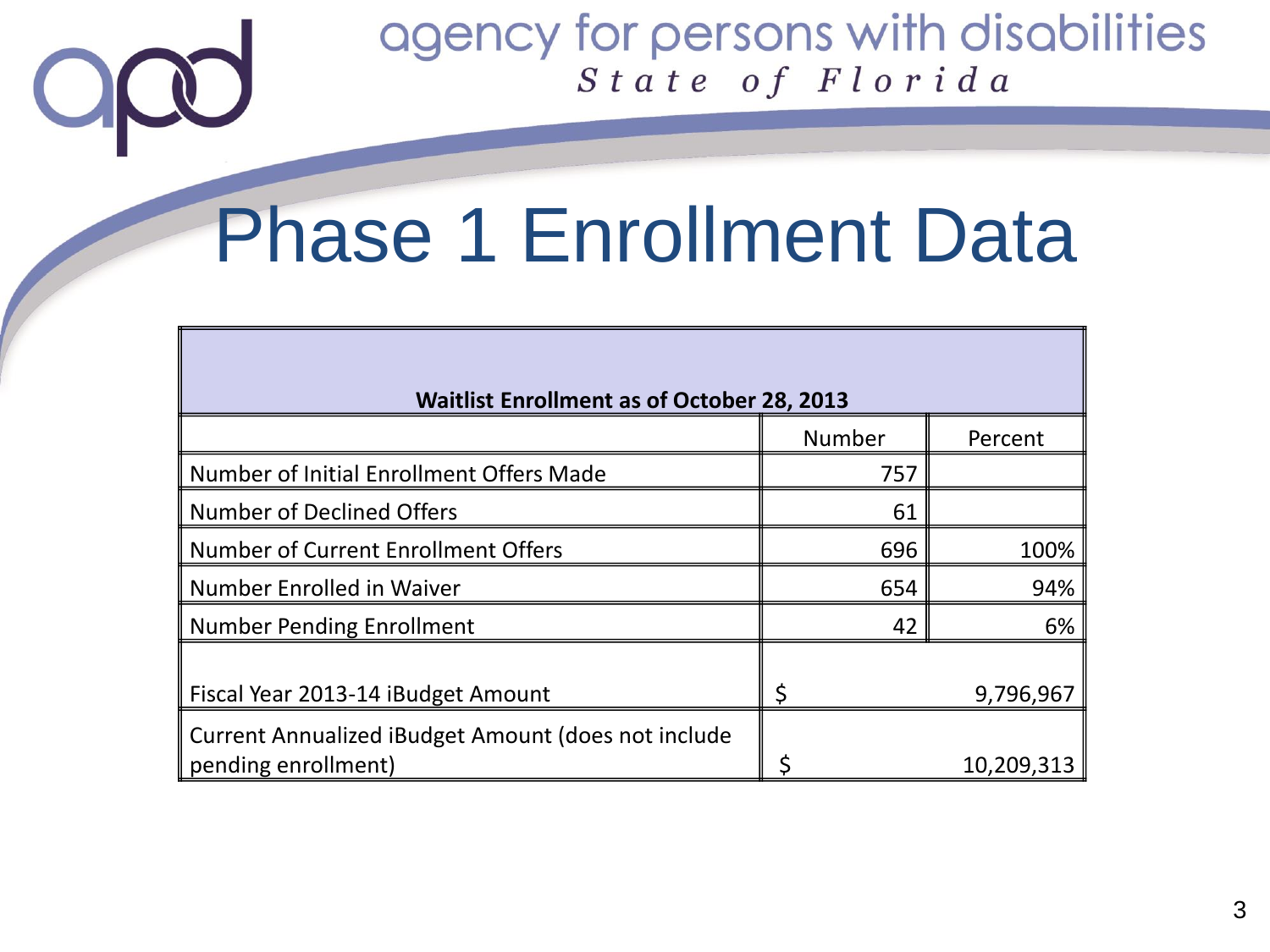## Funds Reserved to Address Anticipated Costs…

- Annualization for new enrollees
- Supplemental service needs for new enrollees
- Eligibility pending
- Possible Phase 3 enrollment